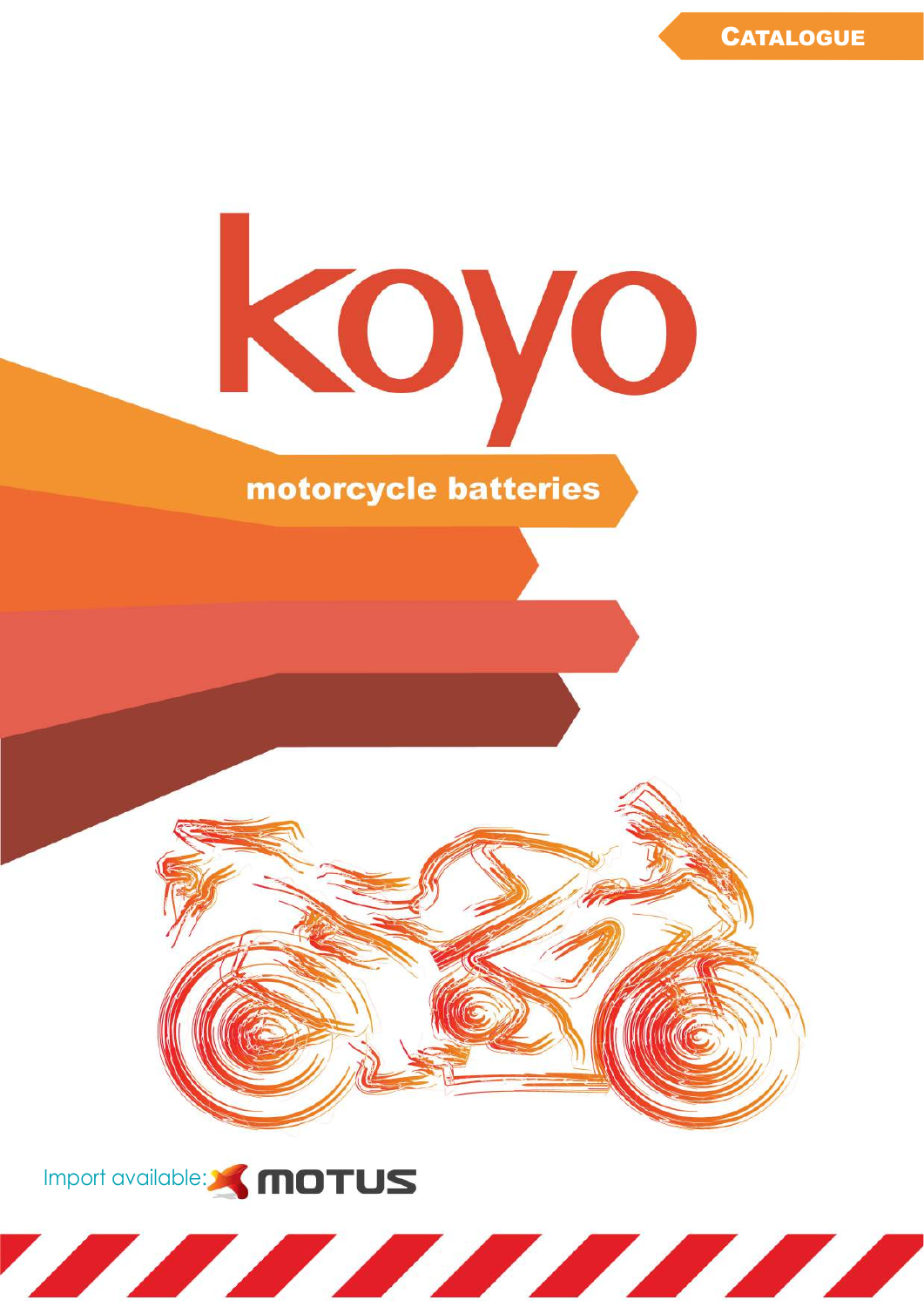• AGM

| <b>TYPE</b>      | <b>ALTERNATIVE</b> | <b>VOLT</b>     | <b>AH</b> | <b>DIMENSIONS</b><br>$L$   W   H | <b>TERMINALS</b>                          |
|------------------|--------------------|-----------------|-----------|----------------------------------|-------------------------------------------|
| <b>KTZ5S</b>     | YTZ5S              | 12              | 4,5       | 114<br>71<br>86                  | ∏+∙<br>$\mathord{\vdash}\mathord{\vdash}$ |
| <b>KTZ7S</b>     | <b>YTZ7S</b>       | 12              | 6         | 113<br>70<br>105                 | ∏+∙<br>$\vdash$                           |
| <b>KTZ7S-BS</b>  |                    | 12              | 6         | 113<br>70<br>105                 | $\vert \ \vert +$<br>$\mathbf{E}$         |
| <b>KT7B-4</b>    | KT7B-BS            | 12              | 6,5       | 150<br>65<br>93                  | $+$ $\Box$ $\vdash$                       |
| <b>KT7B-BS</b>   | KT7B-4/YT7B-4      | 12              | 6,5       | 150<br>65<br>93                  | $+$       $-$                             |
| <b>KT9B-4</b>    | YT9B-4             | 12              | 8         | 150<br>70<br>150                 | $+$ $ $<br>$\vert$ $\vert$ $\vert$        |
| KT9B-BS          | KT9B-4/YT9B-4      | 12              | 8         | 150<br>70 105                    | $+$ $  $ $  $ $-$                         |
| <b>KTZ10S</b>    | <b>YTZ10S</b>      | 12              | 8,6       | 150<br>87<br>93                  | $+$ $\Box$ $\vdash$                       |
| <b>KTZ10S-BS</b> | KTZ10S/YTZ10S      | 12              | 8,6       | 150<br>87 93                     | $+$       $-$                             |
| <b>KTZ12S</b>    | YTZ12S             | 12              | 11        | 150<br>87 110                    | $+$<br>$\vert - \vert$                    |
| KTZ12S-BS        | KTZ12S/YTZ12S      | 12              | 11        | 150<br>87 110                    | $+$ $  $ $ $ $-$                          |
| KT12A-BS         |                    | 12 <sup>2</sup> | 10        | 150 70 105                       | $+$ $  $ $  $ $-$                         |
| <b>KT12B-4</b>   | <b>YT12B-4</b>     | 12 <sup>2</sup> | 10        | 150<br>130<br>87                 | $+$ $\Box$ $\vdash$                       |
| KT12B-BS         | KT12B-4/YT12B      | 12 <sup>°</sup> | 10        | 150 70 130                       | $+$ 111 $-$                               |
| KTZ14S           | YTZ14S             | 12 <sup>2</sup> | 11,2      | 150<br>87 110                    | $+$ 11 $-$                                |
| KTZ14S-BS        | KTZ14S/YTZ14S      | 12              | 11,2      | 150 70 110                       | $+$ $  $ $  $ $-$                         |
| <b>KT14B-4</b>   | YT14B-4            | 12              | 12        | 150<br>70 145                    | $+$ 11 $-$                                |
| KT14B-BS         | KT14B-4/YT14B      | 12              | 12        | 150 87 145                       | $+$ 11 $-$                                |
| <b>KTZ19S</b>    | 51913              | 12              | 19        | 76<br>181<br>167                 | $\Box$ $\Box$ $\Box$                      |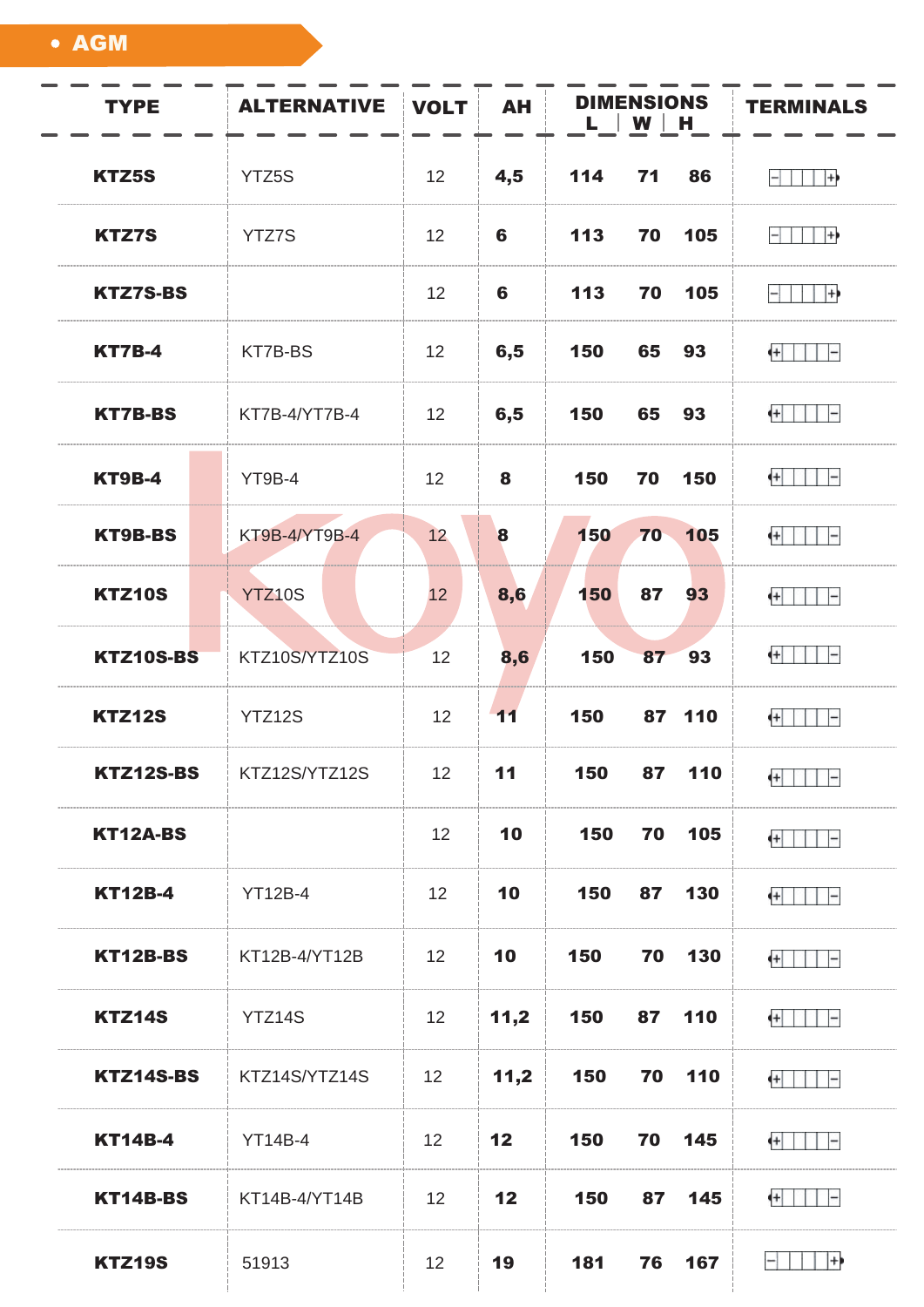# CLOSED TYPE

| <b>TYPE</b>      | <b>ALTERNATIVE</b> | <b>VOLT</b> | <b>AH</b>    |     | $L \mid W \mid H$ | <b>DIMENSIONS</b> | <b>TERMINALS</b>                                                                                  |
|------------------|--------------------|-------------|--------------|-----|-------------------|-------------------|---------------------------------------------------------------------------------------------------|
| <b>YTX4L-BS</b>  |                    | 12          | $\mathbf{3}$ | 114 | 71                | 86                | $\vert \ \vert$ +)<br>$\left  - \right $                                                          |
| <b>YTX5L-BS</b>  |                    | 12          | 4            | 114 | 71                | 106               | +)<br>$-1$                                                                                        |
| <b>YTX7L-BS</b>  |                    | 12          | 6            | 114 | 71                | 131               | $ +\rangle$<br>$\left  - \right $                                                                 |
| <b>YTX7A-BS</b>  |                    | 12          | 6            | 150 | 87                | 94                | $\begin{array}{c c c c c c} \hline \textbf{+} & \textbf{+} & \textbf{+} & \textbf{-} \end{array}$ |
| <b>YTX9-BS</b>   |                    | 12          | 8            | 150 | 87                | 105               | $+$ $  $ $  $ $+$                                                                                 |
| <b>YTX12-BS</b>  |                    | 12          | 10           | 150 | 87                | 130               | $+$ $  $ $  $ $-$                                                                                 |
| <b>YTX14-BS</b>  |                    | 12          | 12           | 150 | 87                | 145               | $+$ $\vert \ \vert$<br>$\left  - \right $                                                         |
| <b>YTX16-BS</b>  |                    | 12          | 14           | 150 | 87                | 161               | $+$ $  $ $  $ $+$                                                                                 |
| <b>YTX20L-BS</b> |                    | 12          | 18           | 175 | 87                | 155               | ∣  +)<br>$\Box$                                                                                   |
| YTX20CH-BS       | CBTX20A-BS         | 12          | 18           | 150 | 87                | 161               | $+$ $\vert \ \vert$<br>$\vert$ -                                                                  |
|                  |                    |             |              |     |                   |                   |                                                                                                   |

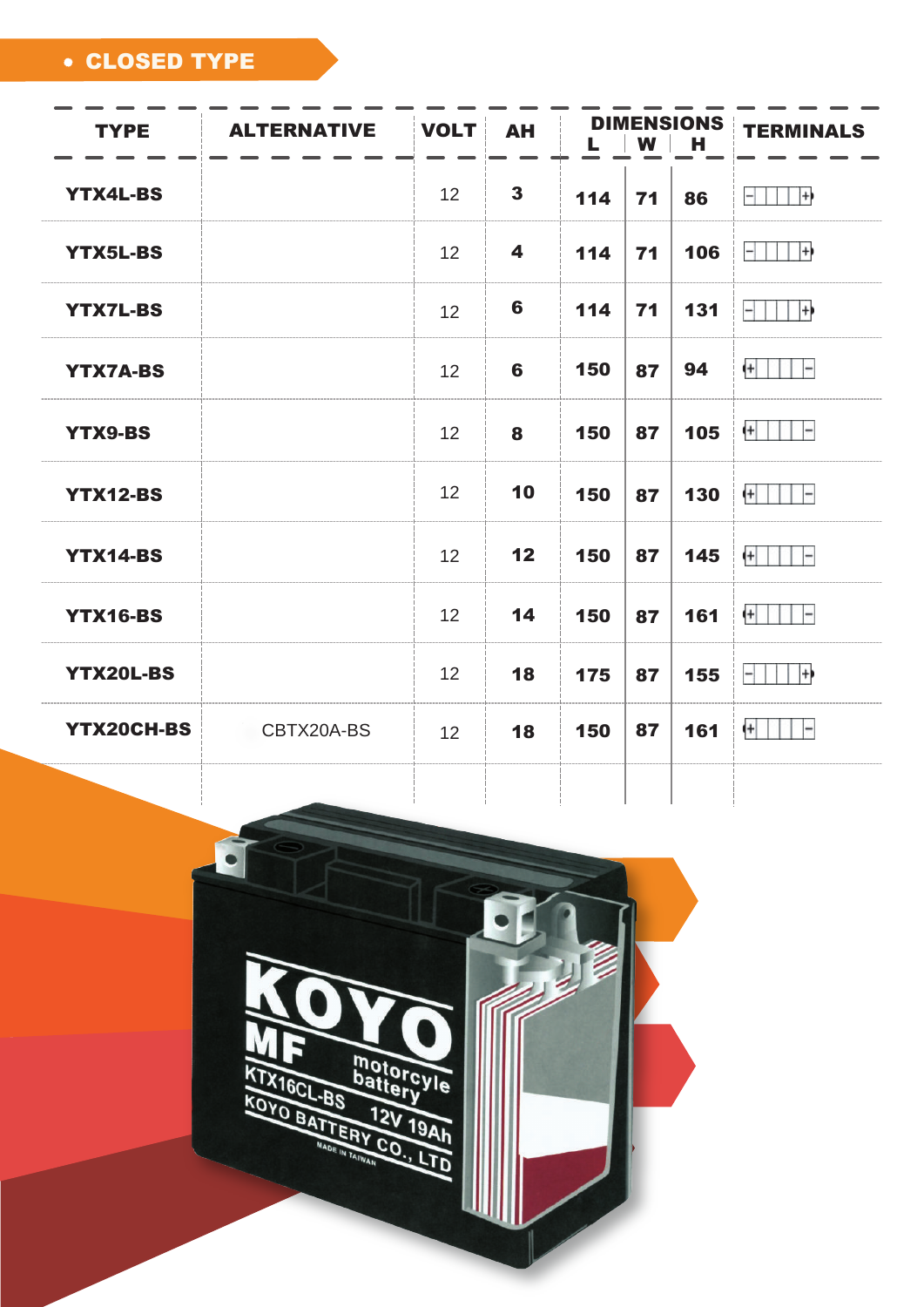DRY CHARGE

| <b>TYPE</b>        | <b>ALTERNATIVE</b> | <b>VOLT</b>     | <b>AH</b>    | <b>DIMENSIONS</b><br><u>L   W   H</u> |     |       | <b>TERMINALS</b>                                                                                                                                                                                                                                                                                                                                                                                         |
|--------------------|--------------------|-----------------|--------------|---------------------------------------|-----|-------|----------------------------------------------------------------------------------------------------------------------------------------------------------------------------------------------------------------------------------------------------------------------------------------------------------------------------------------------------------------------------------------------------------|
| 6N4-2A             |                    | 6               | 4            | 71                                    | 71  | 96    | $\begin{array}{c c c c c c} \hline \multicolumn{3}{c }{\textbf{0.0000}} & \multicolumn{3}{c }{\textbf{0.0000}} & \multicolumn{3}{c }{\textbf{0.0000}} & \multicolumn{3}{c }{\textbf{0.0000}} & \multicolumn{3}{c }{\textbf{0.0000}} & \multicolumn{3}{c }{\textbf{0.0000}} & \multicolumn{3}{c }{\textbf{0.0000}} & \multicolumn{3}{c }{\textbf{0.0000}} & \multicolumn{3}{c }{\textbf{0.0000}} & \mult$ |
| <b>B38-6A</b>      |                    | 6               | 14           | 119                                   | 83  | 161   | $\frac{1}{2}$                                                                                                                                                                                                                                                                                                                                                                                            |
| <b>YB3L-B</b>      |                    | 12              | $\mathbf{3}$ | 98                                    | 56  | 110   | $   $ $  $ $  $ $  $                                                                                                                                                                                                                                                                                                                                                                                     |
| <b>YB4L-B</b>      |                    | 12              | 4            | 120                                   | 70  | 92    | $\Box$<br>$\left  - \right $                                                                                                                                                                                                                                                                                                                                                                             |
| <b>12N5-3B</b>     | CB5L-B             | 12              | 5            | 120                                   | 60  | 130   | $ +\rangle$<br>$\rightarrow$                                                                                                                                                                                                                                                                                                                                                                             |
| YB5L-B             | 12N5-3B            | 12              | 5            | 120                                   | 60  | 130   | $ +\rangle$                                                                                                                                                                                                                                                                                                                                                                                              |
| YB6L-B             |                    | 12              | 6            | 137                                   | 71  | 96    | $\Box$<br>$\left  - \right $                                                                                                                                                                                                                                                                                                                                                                             |
| YB7-A              | 12N7-4B            | 12              | 8            | 135                                   | 75  | 1 3 3 | $+$ $\Box$ $\vdash$                                                                                                                                                                                                                                                                                                                                                                                      |
| <b>YB7L-B</b>      | 12N7-3B            | 12              | 8            | 135                                   | 75  | 133   | $ +\rangle$<br>$\vdash$                                                                                                                                                                                                                                                                                                                                                                                  |
| 12N9-4B-1          | CB9-B              | 12              | 9            | 135                                   | 75  | 139   | $+$<br>$\vdash$                                                                                                                                                                                                                                                                                                                                                                                          |
| 12N10-3B           | CB10L-B            | 12              | 10           | 135                                   | 90  | 145   | $\begin{array}{c c c c c c} \hline \textbf{--} & \textbf{--} & \textbf{--} \\\hline \end{array}$                                                                                                                                                                                                                                                                                                         |
| <b>12N12A-3A</b>   |                    | 12 <sup>°</sup> | 12           | 200                                   | 75  | 133   | $ +$                                                                                                                                                                                                                                                                                                                                                                                                     |
| <b>12N12A-4A-1</b> | CB12A-A            | 12              | 12           | 134                                   | 80  | 160   | $+$ 11 $-$                                                                                                                                                                                                                                                                                                                                                                                               |
| YB12AL-A2          |                    | 12 <sup>2</sup> | 12           | 134                                   | 80  | 160   | $ \left  \ \right $ $\ \ \left  + \right $                                                                                                                                                                                                                                                                                                                                                               |
| <b>YB14L-B2</b>    |                    | 12 <sup>2</sup> | 14           | 134                                   | 89  | 166   | $ +\rangle$<br>$\left  - \right $                                                                                                                                                                                                                                                                                                                                                                        |
| YB16CL-B           |                    | 12              | 19           | 175                                   | 100 | 175   | $ +\rangle$                                                                                                                                                                                                                                                                                                                                                                                              |
| <b>YB16L-B</b>     |                    | 12 <sup>2</sup> | 19           | 175                                   | 100 | 155   | $ +\rangle$                                                                                                                                                                                                                                                                                                                                                                                              |
| <b>YB16AL-A2</b>   |                    | 12 <sup>2</sup> | 16           | 207                                   | 71  | 164   | $ \left  \ \right $ $\ \ \left  + \right $                                                                                                                                                                                                                                                                                                                                                               |